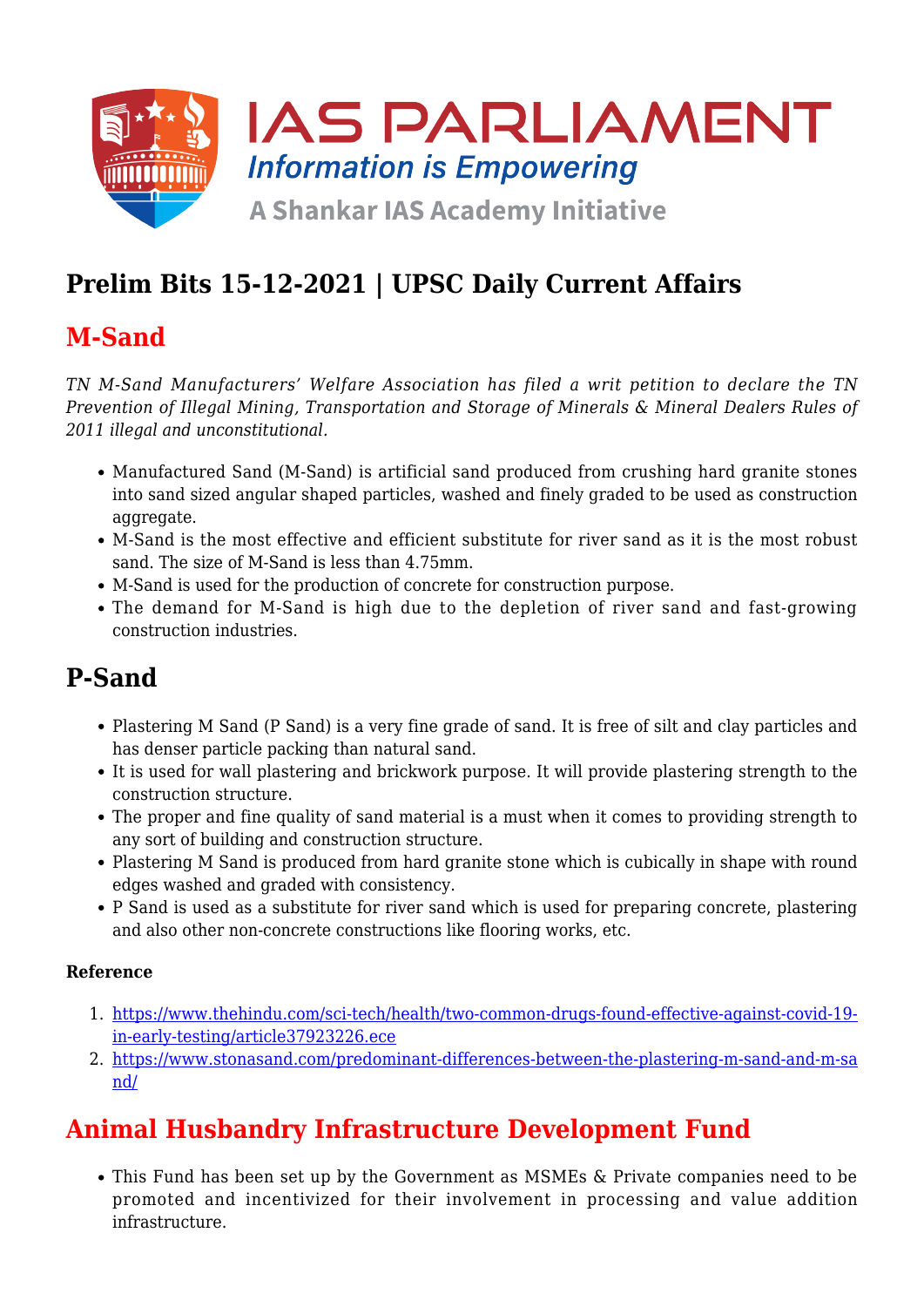- The fund is Central Sector Scheme that had been proposed as part of the Aatmanirbhar Bharat.
- **Beneficiaries** Farmer Producer Organizations (FPOs), MSMEs, Section 8 Companies, Private Companies and individual entrepreneurs.
- **Benefits** The beneficiaries are to contribute a minimum of 10% margin money as investment.
- The balance 90% would be the loan component to be made available by scheduled banks.
- The Government of India will provide **3% interest subvention** to eligible beneficiaries.
- There will be **2 years moratorium period** for principal loan amount and **6 years repayment period** thereafter.
- From the Credit Guarantee Fund, Credit guarantee would be provided to those sanctioned projects which are covered under MSME defined ceilings.
- Guarantee Coverage would be upto 25% of Credit facility of borrower.

#### **Reference**

- 1. <https://pib.gov.in/PressReleasePage.aspx?PRID=1781383>
- 2. [https://vikaspedia.in/schemesall/schemes-for-entrepreneurs/animal-husbandry-infrastructure-d](https://vikaspedia.in/schemesall/schemes-for-entrepreneurs/animal-husbandry-infrastructure-development-fund) [evelopment-fund](https://vikaspedia.in/schemesall/schemes-for-entrepreneurs/animal-husbandry-infrastructure-development-fund)

### **National Mission for Sustainable Agriculture**

- Department of Agriculture and Farmers Welfare in implementing the National Mission for Sustainable Agriculture (NMSA) as one of the Missions under the [National Action Plan on](https://www.iasparliament.com/current-affairs/upsc-daily-current-affairs-prelim-bits-30-05-2020) [Climate Change](https://www.iasparliament.com/current-affairs/upsc-daily-current-affairs-prelim-bits-30-05-2020).
- NMSA has been formulated for enhancing agricultural productivity especially in rain-fed areas focusing on integrated farming, water use efficiency, soil health management & synergizing resource conservation.
- The Activities of the NMSA includes components to minimize the carbon footprint of agricultural activities.
- NMSA includes programmatic interventions like,
	- 1. Soil Health Card (SHC),
	- 2. Paramparagat Krishi Vikas Yojana (PKVY),
	- 3. Mission Organic Value Chain Development for North-Eastern Region (MOVCDNER),
	- 4. Rain-fed Area Development (RAD),
	- 5. National Bamboo Mission (NBM) and
	- 6. Sub-mission on Agro Forestry (SMAF).
- These and other programmes including Prime Minister Krishi Sinchayee Yojana (PMKSY).
- NMSA aims to evolve and implement strategies to make Indian Agriculture more resilient to the changing climate.
- The progress of the 10 identified deliverables is being monitored regularly. The deliverables include,
	- 1. Area under organic farming; Production of Bio-fertilizers;
	- 2. Precision Irrigation;
	- 3. SRI / Direct Seeded Rice from Transplantation;
	- 4. Crop diversification;
	- 5. Additional Area under plantation in Arable land;
	- 6. Climate Resilient Varieties (CRV) Identified/ Released;
	- 7. Identification of genotypes of crops with enhanced CO2 fixation potential and less water consumption & Nutrients;
	- 8. Climate Resilient genotypes with greater adaptation to drought, flood, salinity and high temperature;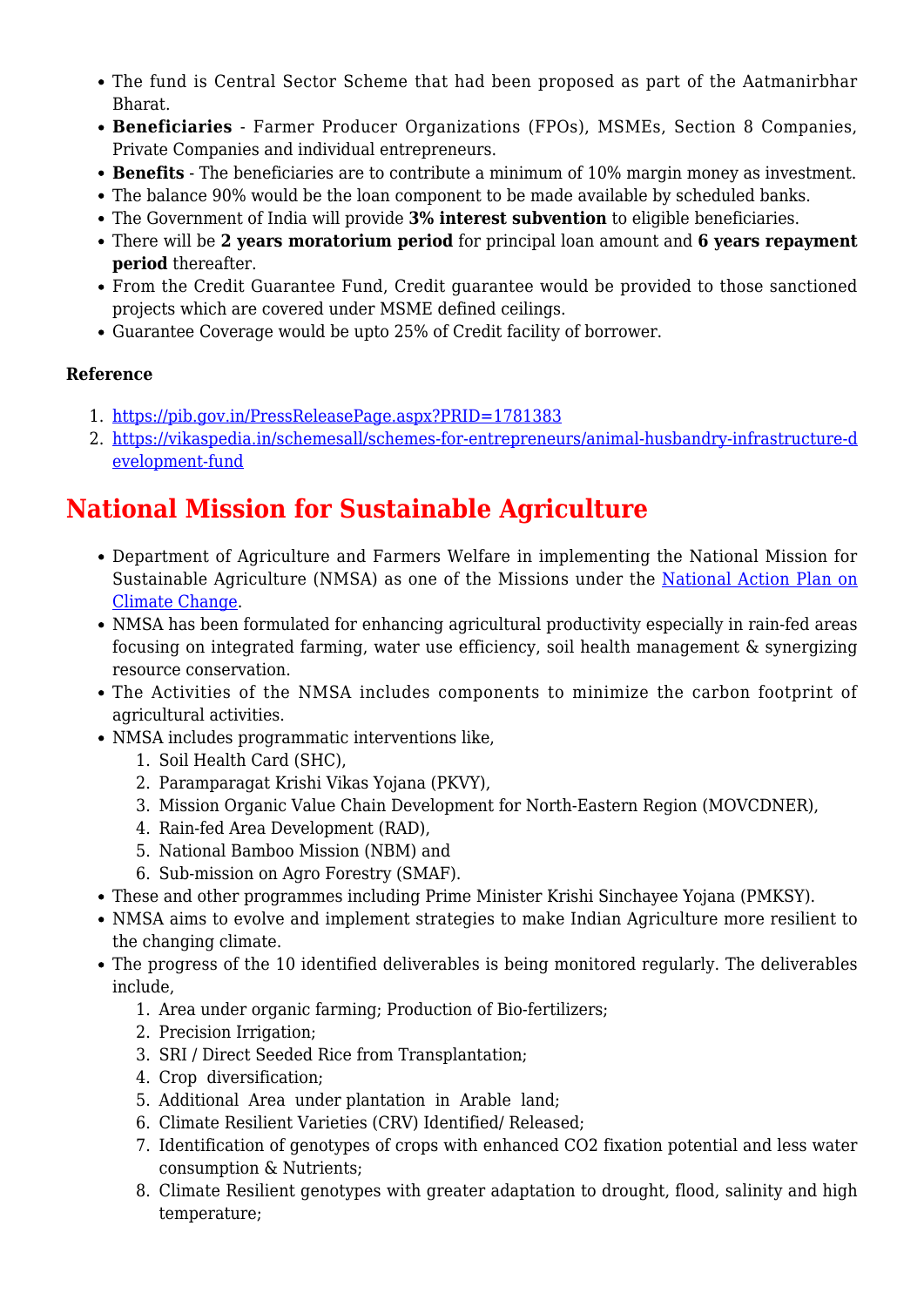- 9. Coverage of milch animals under ration balancing programme;
- 10. Establishment of bypass protein feed making unit.
- ICAR has launched a flagship network project '[National Innovations in Climate Resilient](https://www.iasparliament.com/current-affairs/upsc-daily-current-affairs-prelim-bits-08-07-2021) [Agriculture'](https://www.iasparliament.com/current-affairs/upsc-daily-current-affairs-prelim-bits-08-07-2021) (NICRA) in 2011.

#### **Reference**

- 1. <https://pib.gov.in/PressReleasePage.aspx?PRID=1781437>
- 2. <https://nmsa.dac.gov.in/>
- 3. [https://vikaspedia.in/agriculture/policies-and-schemes/crops-related/krishi-unnati-yojana/nation](https://vikaspedia.in/agriculture/policies-and-schemes/crops-related/krishi-unnati-yojana/national-mission-for-sustainable-agriculture-1/national-mission-for-sustainable-agriculture) [al-mission-for-sustainable-agriculture-1/national-mission-for-sustainable-agriculture](https://vikaspedia.in/agriculture/policies-and-schemes/crops-related/krishi-unnati-yojana/national-mission-for-sustainable-agriculture-1/national-mission-for-sustainable-agriculture)

## **Supersonic Missile Assisted Torpedo System**

*Defence Research and Development Organisation (DRDO) developed Supersonic Missile Assisted Torpedo (SMART) System gets successfully launched from Wheeler Island in Odisha.*

- The SMART system is a next generation long-range missile-based standoff torpedo delivery system.
- [A torpedo is an underwater ranged weapon launched above or below the water surface, selfpropelled towards a target, and with an explosive warhead designed to detonate either on contact with or in proximity to the target.]
- The SMART system has been designed to enhance anti-submarine warfare capability far beyond the conventional range of the torpedo.
- This **canister-based missile system** consists of advanced technologies viz. 2- stage solid propulsion, electro-mechanical actuators and precision inertial navigation.
- The missile can cover a range of distances.

### **Wheeler Island**

- Dr. Abdul Kalam Island, formerly known as Wheeler Island, is an island off the coast of Odisha, India, around 150 kms east of Bhubaneswar.
- The island was originally named after English commandant Lieutenant Hugh Wheeler.
- Odisha government has formally renamed it as APJ Abdul Kalam island as a tribute to the former President of India on his  $2<sup>nd</sup>$  death anniversary (2017).
- The Integrated Test Range missile testing facility is located on the island, and serves as the test facility for most of India's missiles.

### **Reference**

- 1. <https://pib.gov.in/PressReleasePage.aspx?PRID=1780944>
- 2. [https://www.thehindu.com/news/national/supersonic-missile-assisted-torpedo-system-successfu](https://www.thehindu.com/news/national/supersonic-missile-assisted-torpedo-system-successfully-launched-drdo/article37945095.ece) [lly-launched-drdo/article37945095.ece](https://www.thehindu.com/news/national/supersonic-missile-assisted-torpedo-system-successfully-launched-drdo/article37945095.ece)
- 3. [https://timesofindia.indiatimes.com/india/drdo-successfully-tests-supersonic-missile-assisted-to](https://timesofindia.indiatimes.com/india/drdo-successfully-tests-supersonic-missile-assisted-torpedo-system/articleshow/88257794.cms) [rpedo-system/articleshow/88257794.cms](https://timesofindia.indiatimes.com/india/drdo-successfully-tests-supersonic-missile-assisted-torpedo-system/articleshow/88257794.cms)

### **Black Box of the Earth**

*A steel vault that will record the Earth's warming weather patterns is being built in Tasmania Australia, an Australian island state off the south coast.*

This vault is dubbed as the 'Black Box of the Earth', is a 33-foot-long box made of 3-inch-thick